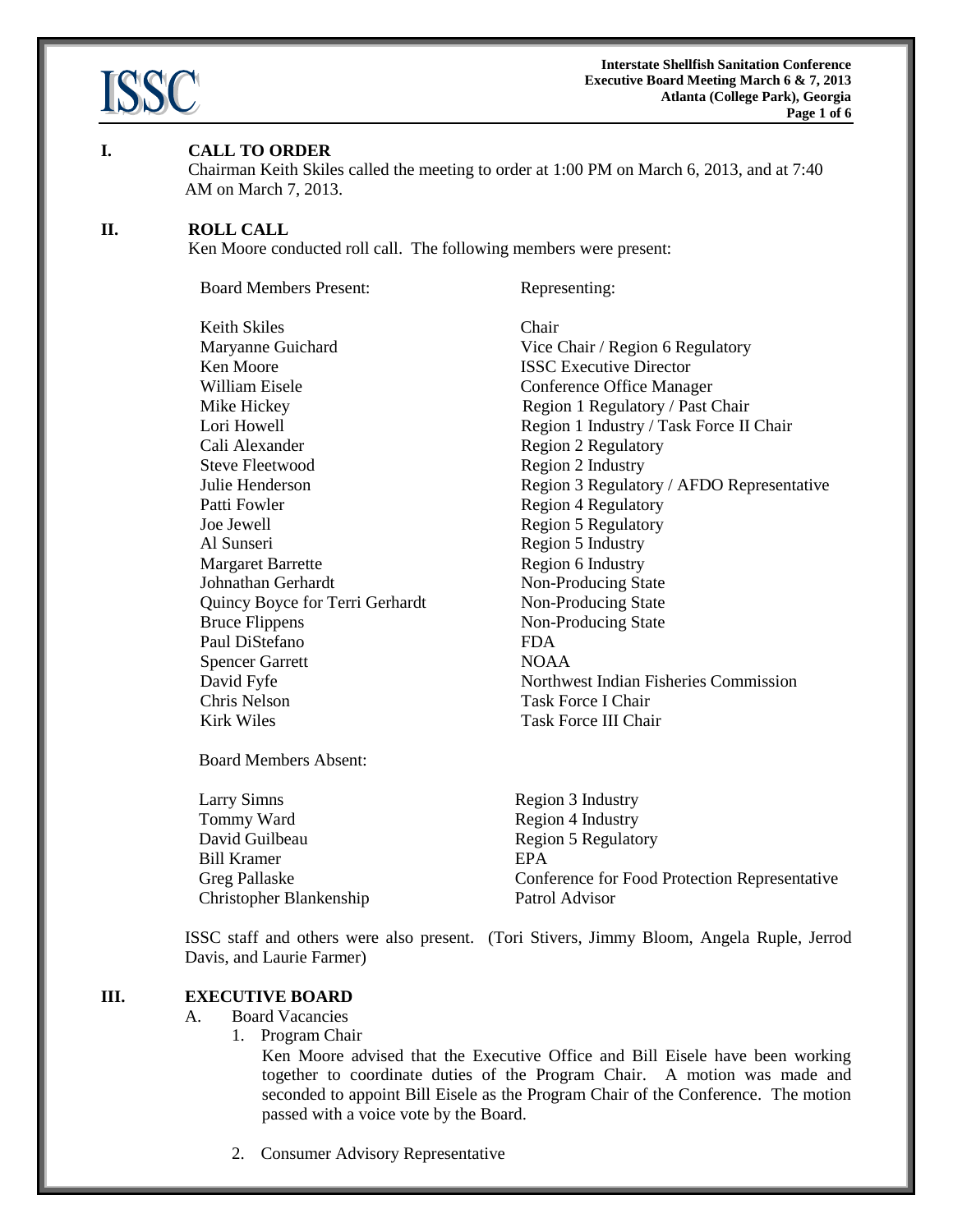

Ken Moore advised the Board that he had consulted with Kevin Smith (FDA Retail Program to try to identify an individual to fill this Board position. A motion was made and seconded that the Board retain the consumer advisor position and submit a proposal to add a member from retail. The motion was amended to include formation of a small committee to develop a proposal to define the position, voting privileges, and travel assistance funding policy for this position. The motion passed with a voice vote by the Board.

Ken also advised the that he will advise the Board member from Region 5 Industry to poll this region to identify an alternate Board member.

## B. Conflict of Interest Statement

Ken Moore advised the Board that the Conflict of Interest Statement had previously been submitted to the Board. A motion was made to form a work group to develop another statement and bring back to the Board at a later date.

Al Sunseri spoke to the Board about Mike Voisin's sudden passing and a moment of silence was observed.

# **IV. MINUTES**

- A. January 22, 2013
- B. October 16-17, 2012

A motion was made and seconded to adopt the Board minutes of January 22, 2013, and October 16 & 17, 2012. The motion carried with a voice vote by the Board.

## **V. INTRODUCTORY COMMENTS**

| A. | Chairman    | Keith Skiles - Welcome                                                   |
|----|-------------|--------------------------------------------------------------------------|
| B. | <b>FDA</b>  | Paul DiStefano said Mike Voisin had been a pillar of the organization    |
|    |             | would like to see recognition of Mike at the Biennial Meeting. Paul also |
|    |             | expressed condolences on behalf of FDA. Paul advised that Dorothy Jean   |
|    |             | Mccoubrey is now working with FDA water quality engineers on             |
|    |             | submitting a proposal to the Conference for the 1000:1 dilution policy.  |
|    |             | He also advised that Jim Wyman and Tim Sample had retired.               |
| C. | <b>NOAA</b> | Spencer Garrett advised the Board that he will retire April 1, 2013 and  |
|    |             | introduced Calvin Walker as his replacement on the Board. Spencer also   |
|    |             | briefed the Board on NMFS budget and personnel issues and said NMFS      |
|    |             | remains committed to the ISSC.                                           |
| D. | EPA.        | Joel Hansel represented Bill Kramer and briefed the Board on budget      |
|    |             | issues and water quality criteria information.                           |

#### **VI. PROGRAM CHAIRMAN'S REPORT**

A. 2013 Biennial Meeting

Ken Moore advised the Board that after a site visit to the St. Anthony Hotel in San Antonio, he recommended the 2013 Biennial Meeting be held at this location. A motion was made and seconded to approve. The motion carried with a voice vote by the Board.

B. Ken advised the Board that the Call for Proposals is May 14, 2013.

#### **VII. COMMITTEE ACTIVITY UPDATES**

A. Executive Committee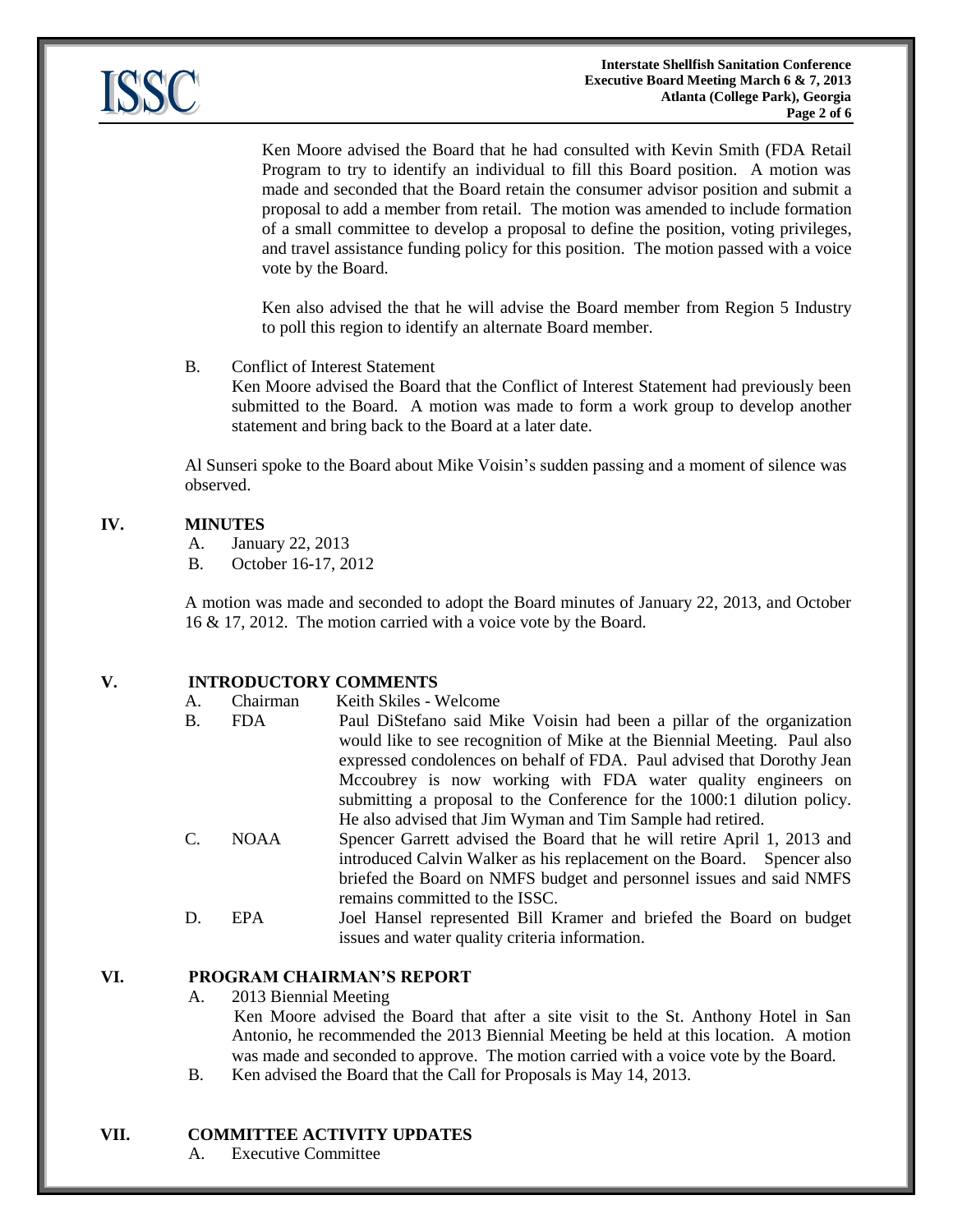

Ken Moore provided the board with updates on the following items and no action was required by the Board at this time.

- 1. Grant Updates
- 2. Financial Statement
- 3. Renewal of Director's & Officer's Liability Insurance Policy
- 4. Renewal of Employee Bond Coverage
- 5. 2012 Work Plan Evaluation 30 days for board comments
- 6. 2014 & 2015 Membership Fees
	- a. Individual
	- b. State (Proposal 11-302)

Ken Moore provided Board members with a copy of Proposal 11-302 along with a spreadsheet that had been developed by the Executive Office outlining options for increases in State membership fees to assist in meeting annual budget operating costs. A recommendation will be made at the 2013 Biennial Meeting.

A motion was made and seconded to add workmen's compensation insurance coverage for Executive Office Staff. The motion carried with a voice vote by the Board.

B. Audit Committee

Lori Howell presented a report to the Board on activities of the Audit Committee. A motion was made and seconded to accept the report as submitted. The motion carried with a voice vote by the Board.

C. Harvester/Dealer Training Advisory Workgroup

Ken Moore advised the Board that Proposal 09-212 action by the Conference would become effective January 1, 2014. He said a survey of states for harvester and dealer training/education had been conducted. The work group met in December 2012 and an outline for the training was developed. Steve Otwell of UFL is in the process of developing modules for the State of Florida. Ken asked for guidance from Board on what direction they want to go. (What method of delivery is best; implementation date and method to meet requirements. A motion was made and seconded that ISSC develop an online class for harvester training which can be delivered by several different methods. A motion was made and seconded that to develop a proposal for submission at the Biennial Meeting to extend the date of harvester training for one year (January 1, 2015).

- D. Use of Press (Proposal 07-305) Paul DiStefano reported on progress of the CORE group. He said the group is developing protocol and it is in the review process. Paul said he will keep ISSC updated.
- E. Laboratory Methods Review Committee

Patti Fowler advised there were eight (8) methods currently before the committee and two work groups had been appointed. The Committee is also review lab checklists. One of the work groups will look at other method approval entities and how methods can be adopted for use in the NSSP

- 1. AOAC Approved Methods
- 2. Lab Evaluation Checklist (PHP Validation/Verification)

The Board received the report as information and no action was required.

F. VMC (Charge)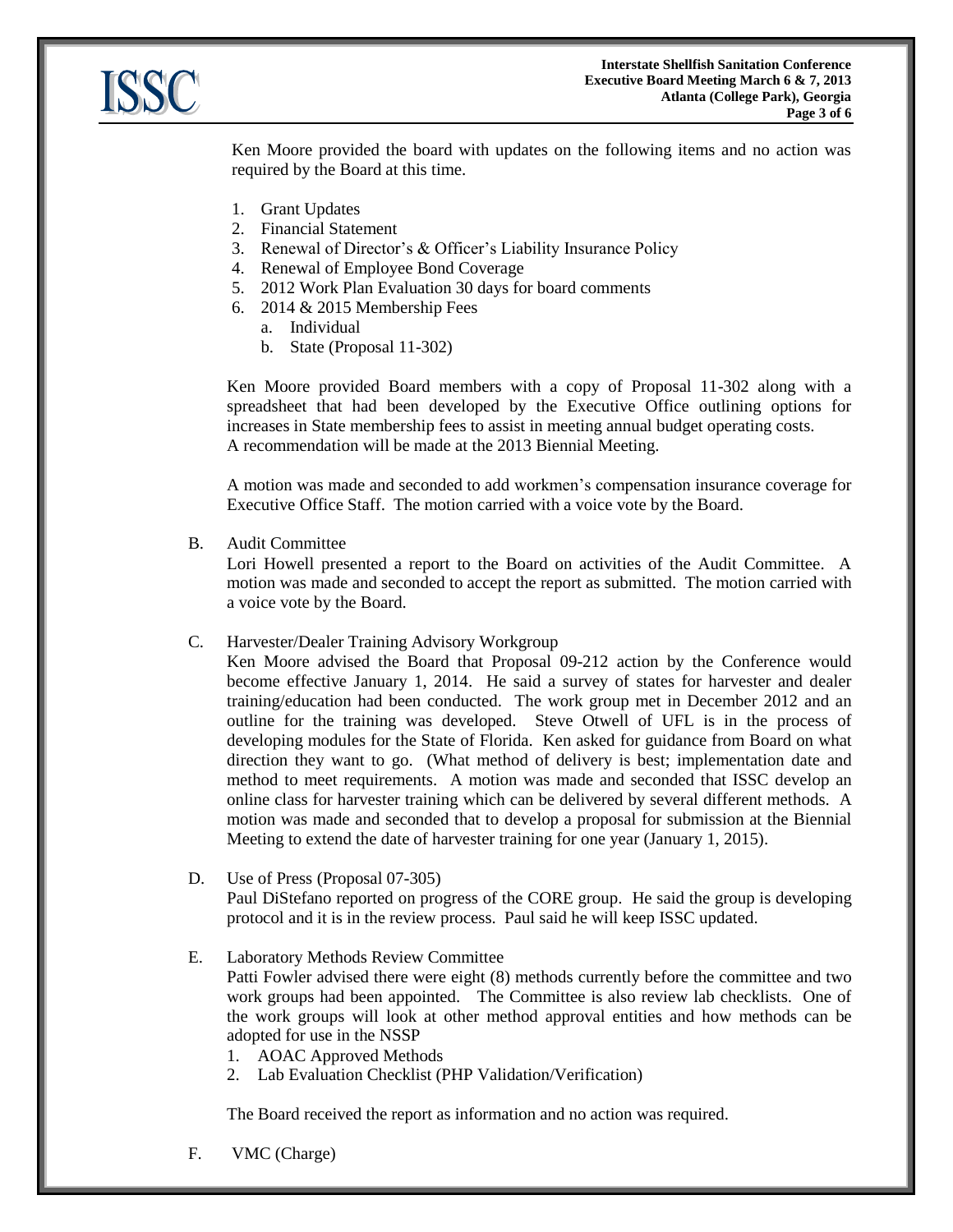

Ken Moore explained the change in the Committee's charge and following discussion of Item G. below a motion was made that the VMC will no longer review *V.v.* illnesses and that the VMC will consider whether changes are needed to 11-201A or current guide language to provide clarity to the Model Ordinance language to reduce ambiguity related to *V.v.* management and If changes are needed the Committee will prepare a proposal to be submitted at the 2013 Biennial Meeting. The motion carried with a show of hands by the Board.

G. *Vv* Illness Review Subcommittee

Following a discussion by the Board, a motion was made and seconded to make the *V.v.* Subcommittee a standing committee that reports to the Executive Board. The motion passed with a voice vote by the board. The Executive Director will write a proposal to change the Constitution, Bylaws, and Procedures to reflect this change for submission at the 2013 Biennial Meeting.

Following further discussion, a motion was made and seconded to draft a proposal for reviewing procedures for appeal of a Vibrio illness. The motion carried with a voice vote by the Board.

# **VIII. OLD BUSINESS**

A. California Regulations Update

Ken Moore advised the Board that there was no additional progress to report on this issue.

- B. 2011 NSSP Guide for the Control of Molluscan Shellfish Ken Moore reported that the 2011 NSSP Guide has not completed.
- C. Proposal 11-201 Part A
	- Ken Moore reported on the following:
		- 1. *Vv* Control Plans Notice to States
			- A letter has been sent to States.
		- 2. FDA Evaluation Criteria for Compliance letter has been sent to Bill Jones Bill Jones explained the process and will keep ISSC updated. Criteria from FDA were handed out and Paul DiStefano said there may be some fine tuning of the document.
		- 3. Additional Committee Charges

Ken Moore advised that with FDA concurrence now in effect. Charge 1 will be assigned to subcommittee of VMC. Charge  $2 -$  don't know how to accomplish this. Paul and Ken will consult with RTI on obtaining information

D. State *Vibrio* Plan Inventory

Following a discussion, a motion was made and seconded that a listing or a link to State Vibrio Plans be posted on the ISSC website with the State contact person. The motion passed with a voice vote by the Board.

E. Import Data Update (Spencer Garrett and Paul DiStefano)

Spencer Garrett advised that NOAA gets data from census bureau and States can access data on the NOAA website but the data may or may not be accurate. Spencer advised that information can be obtained by calling Statistics 301-427-8154 [alan.lowther@noaa.gov.](mailto:alan.lowther@noaa.gov)

- F. Korean Update (Paul DiStefano) Paul DiStefano provided an update to the Board on the Korean recall.
- G. FDA 1000:1 Dilution Policy

Ken Moore advised that a letter will be developed on the FDA 1000:1 Dilution Policy and sent to States. FDA will submit a proposal on this and MSC.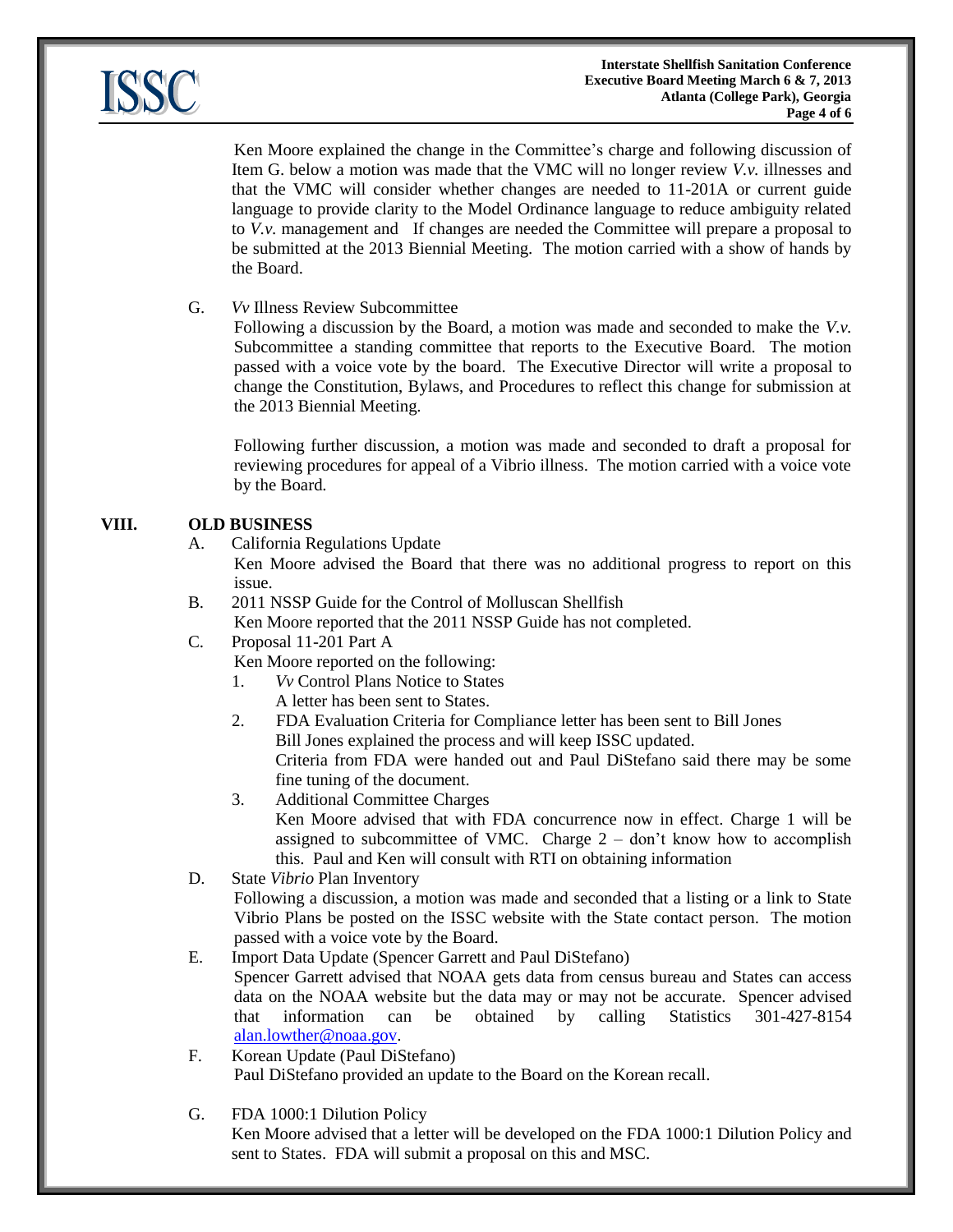

# H. Placement of Program Compliance Evaluation Criteria

- Ken Moore advised that all evaluation criteria needed to be in one location recommended the NSSP Guide. A motion was made and seconded directing the Executive Director to write a proposal to develop a chapter in the Model Ordinance for all program evaluation criteria previously adopted. The motion carried with voice vote by the Board.
- I. Proposal 11-114 (Requirement for the Authority During a Suspected Outbreak) Following a briefing to the Board by Ken Moore and a discussion by Board members, a motion was made and seconded that a subcommittee be formed to determine criteria for posting closures on the ISSC website. The motion carried with a voice vote by the Board.
- J. PHP Validation and Verification Costs Ken Moore advised the Board that a work group was appointed to look at ways in which costs can be reduced for PHP validation and verification. No action was required by the Board.

# **IX. NEW BUSINESS**

A. 2013 Task Forces

Ken Moore advised that 2013 Task Force rosters had been developed and the rosters were furnished to Board members for approval. A motion was made and seconded to approve the Task Forces rosters as submitted. The motion carried with a voice vote by the Board.

- B. Canadian Food Inspection Agency (CFIA) Animal Health Requirements for the Export of Seafood Products (Tim Hansen, NOAA) Spencer Garrett presented a PowerPoint presentation which will be furnished to the Executive Office for distribution. A motion was made and seconded to put together a meeting with NMFS & APHIS and appropriate members of Board. The motion carried with a voice vote by the Board.
- C. Closure/Reopening Criteria Concerns Ken Moore advised that he had received inquiries and complaints regarding states using opening and closing criteria that are not part of the NSSP Model Ordinance. He said some states are implementing *V.p.* programs that are not required to have a *V.p.* control plan. No action was required by the Board.
- D. FDA Plant Standardization Guidance

Julie Henderson asked if this document could be posted on the ISSC website. Paul DiStefano will talk to Raymond Burditt to see if book can be linked to ISSC website.

A motion was made and seconded that the plant standardization guide go to an appropriate Committee for review and recommendations with ability to review the 2011 draft guide. The motion was approved with a voice vote by the Board. Motion carried by Board.

E. FDA Status of States Report

Paul DiStefano presented the FDA Status of States report for the period of 10/1/11 – 9/30/12. Additional information will be retained in Executive Board files.

- F. FDA/State Recall Contracts Laurie Farmer presented a report to the Board on this issue and no action was required by the Board.
- G. Foreign Country Compliance with ISSC Procedure XVII

Ken Moore reported on this issue and no action was required by the Board.

H. Depuration Committee

Ken Moore presented information and background on Tom Howell's letter concerning restrictions on classification of waters using MSC. Following a discussion it was agreed that a committee will be asked to look broader at this issue. No action was required by the Board.

I. Traceability Committee